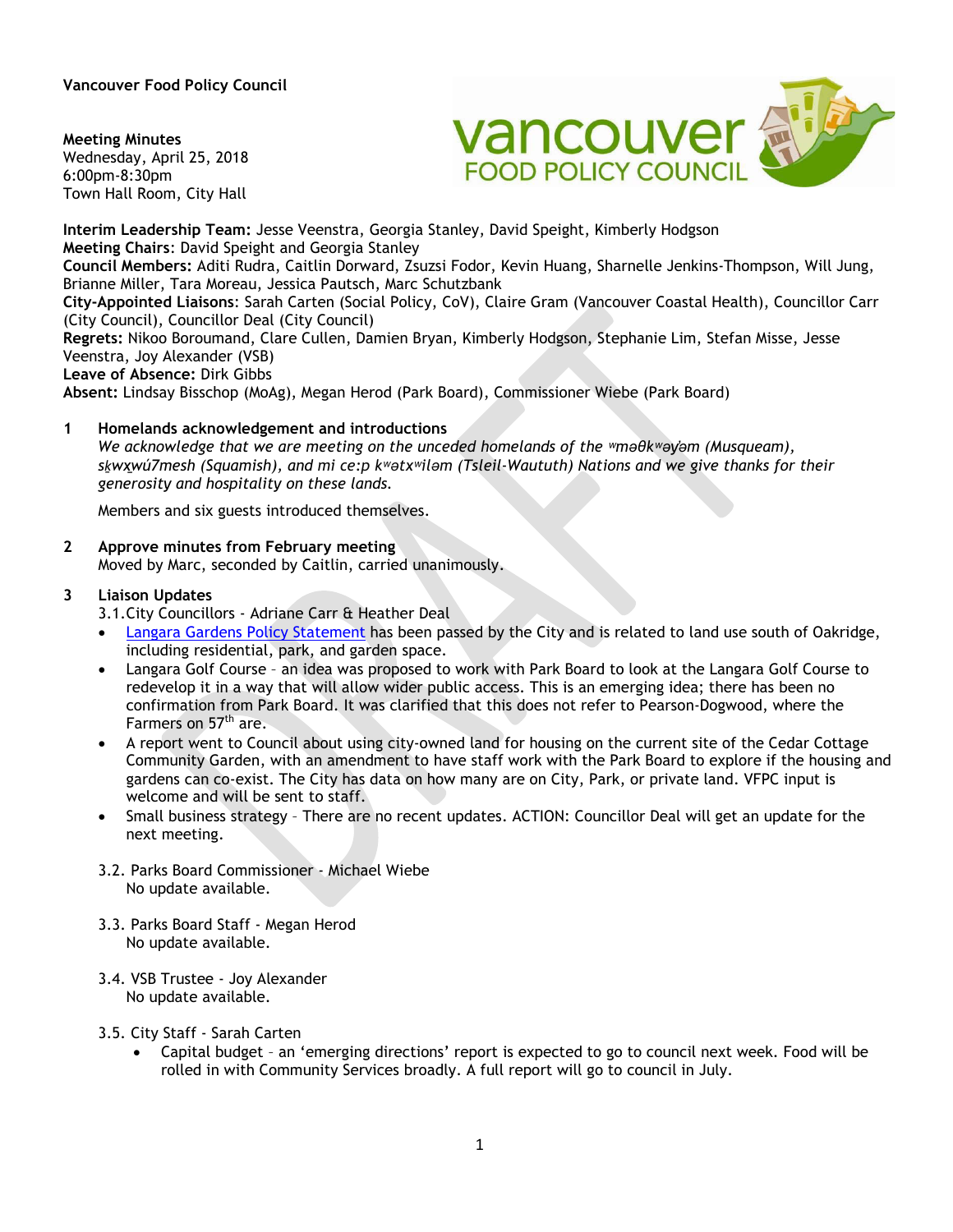- Zero waste report will to go to Council in May (May 16 expected) with directions> it was rescheduled to line up with green demolition and single use items. Feedback is welcome, either by email or by speaking in person.
- Large site rezoning Sarah recently circulated an email about this issue. Some members have provided feedback which will be incorporated. Further input is welcome, either now for the current iteration or later in May.
- Poverty reduction the current direction of the group is intended to facilitate community-led conversations (e.g. "a day in the life of…"). They are open to hearing from other groups, either with or without City staff. There is opportunity for the VFPC to add input. An upcoming training session by the Community Action Network will teach people how to facilitate a session on this theme.

### **Discussion**

- Capital budget an estimated \$600k has been requested for the next four years for research (incl. on resilience), grants for nonprofits, and some for renovations.
- Large site developments a related email was recently circulated to members. ACTION: Sarah will follow up on the integration of small sites, and the potential for different assets for different-sized developments.
- Zero Waste reports to council are available one week in advance. ACTION: Sarah will receive notifications and advise the group. The group will review and compile comments, and allow 48 hours for the VFPC to review and approve. A tentative meeting has been set for May 11 with Brianne, Tara, Kevin, Jessica, and the Waste working group.

# 3.6. Metro Vancouver - Jaspal Marwah

Jaspal has moved on to a position with the City of Vancouver. There will likely not be a replacement for the Metro Van liaison until next term.

- 3.7. Vancouver Coastal Health Claire Gram Working on long-term pieces, VCH is starting the evaluation of their community food grants.
- 3.8. Ministry of Agriculture Lindsay Bisschop No update available.

# **4 Letter of Support (motion)**

#### Food Justice and the Buffer Zone Workshop

The request was resent with the agenda for a 1.5 day workshop for white/light skin privilege working in the food movement. The Vancouver Food Summit is open to hosting, as the summit is now a series of workshops and learnings. The Kamloops Food Policy Council has confirmed their support and the VFPC is being asked to also be listed as a supporter.

#### **Discussion**

- The capacity is estimated at a minimum of 12, and a maximum of 24.
- The date is tentatively for the end of Sept or beginning of October.
- As the Hua Foundation is listed on the application, Kevin left the room to avoid a conflict of interest.

#### **Motion:**

That the VFPC be listed as endorsing partner on the application package for the Food Justice and the Buffer Zone & White Privilege Workshop, as part of the 2018 Food Summit.

Moved by Zsuzsi, seconded by Marc, carried unanimously.

Members were reminded that anyone seeking endorsement, including working groups, etc., need to follow the [endorsement process](http://www.vancouverfoodpolicycouncil.ca/contact-us/process-for-endorsements/) found on the website.

# **5 Working Group Updates**

5.1.Development - Flats Update

False Creek Flats – The decision about a new arterial route has yet to be decided. There are four options being explored, one of which (Malkin) would impact Produce Row. Businesses on Produce Row are again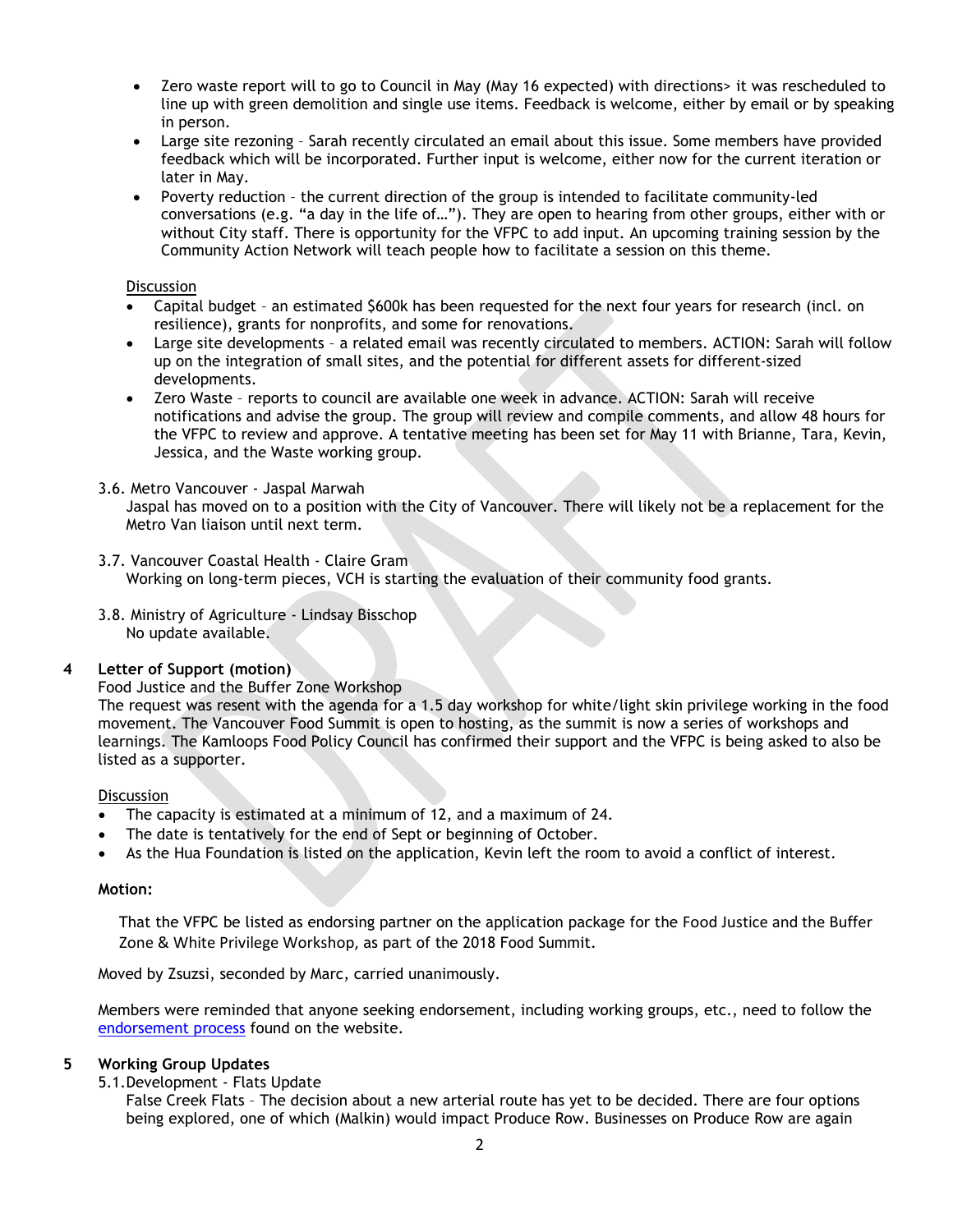seeking support to advocate for alternatives other than Malkin. There are numerous benefits provided by produce row including thousands of jobs, the benefits to co-location of businesses, efficiency of the local food system, etc.

# **Discussion**

- Another option through William St would divide Strathcona Park and Cottonwood gardens, but would not impact the gardens.
- The 2013 food strategy does not mention food processors as an asset, which should be reconsidered going forward. Tours may be developed for the public, which could be considered a food literacy asset as a tool for the council and the public.
- When members first toured produce row 2 years ago, there was an impression that the VFPC was focused on community gardens and local food. However, it is recognized that much produce in Vancouver comes through produce row.
- This issue is contentious and a third party has been engaged. The issue should not be framed as Produce Row vs Community Gardens.
- There is a [webpage](http://vancouver.ca/streets-transportation/false-creek-flats-arterial.aspx) with a sign up for updates.
- ACTION: Sarah will check when the public process will take place, and going forward will check on relevant reports that will go to council and advise the VFPC.

# 5.2.Children & Youth

Written update submitted in advance. The group worked with an LFS class, and while some worthwhile information was gained, it was felt objectives were not met as the product did not have the intended utility.

# **6 UBC LFS Student Presentation - Food Recovery**

LFS 350 is a required course to get students connected to the community. In collaboration with waste working group, the students worked with [Food Mesh,](https://foodmesh.ca/) (an organization for the ethical diversion of organics, and Nada [Grocery.](https://www.nadagrocery.com/) The students did an environmental scan and found statistics on food waste. They also created a food recovery asset map, and developed a resource toolkit for businesses to manage waste. They found that in Vancouver 47% of food is wasted at the consumer level. Data on other municipalities was hard to find; it was noted that more accessible data is needed. The toolkit includes where to find alternate uses for edible and inedible food using a colour coded asset map. They noted there is a need to inform businesses and hope policymakers will be motivated to regulate responsible waste.

#### **Discussion**

- This could be added as a layer on the Vancouver food asset map, along with information for Richmond and the North Shore.
- The information is included in the Mesh network and will have real results.
- There is a limited scale of the market for reclaimed food, with some being very limited in what they will accept.
- It was noted that the changes to Metro Van bylaw 181 passed, which will require 25% diversion of waste haulers.

# **7 Truth & Reconciliation Training Reflection**

Members were encouraged to share their reflections on the training session, what actions they have since taken, and specific topics for discussion for the June session with Dawn.

Reflections and suggestions included:

- Continue the conversation at work and at home
- Pros (more people trained) and cons (less accountability) to opening participation in training
- How to be a good ally more practical tidbits are needed
- Reading the recommended books
- Be aware of the echo chamber and how it impacts food systems
- Understand and advocate for other forms of knowledge (e.g. use of videos, not reports)
- Try to understand what it means to 're-indigenize' as a settler
- Visit the newly opened [Indian Residential School History and Dialogue Centre](http://aboriginal.ubc.ca/indian-residential-school-centre/)
- Continue deep work on reconciliation and diversifying membership
- Reflect on your role in the food system